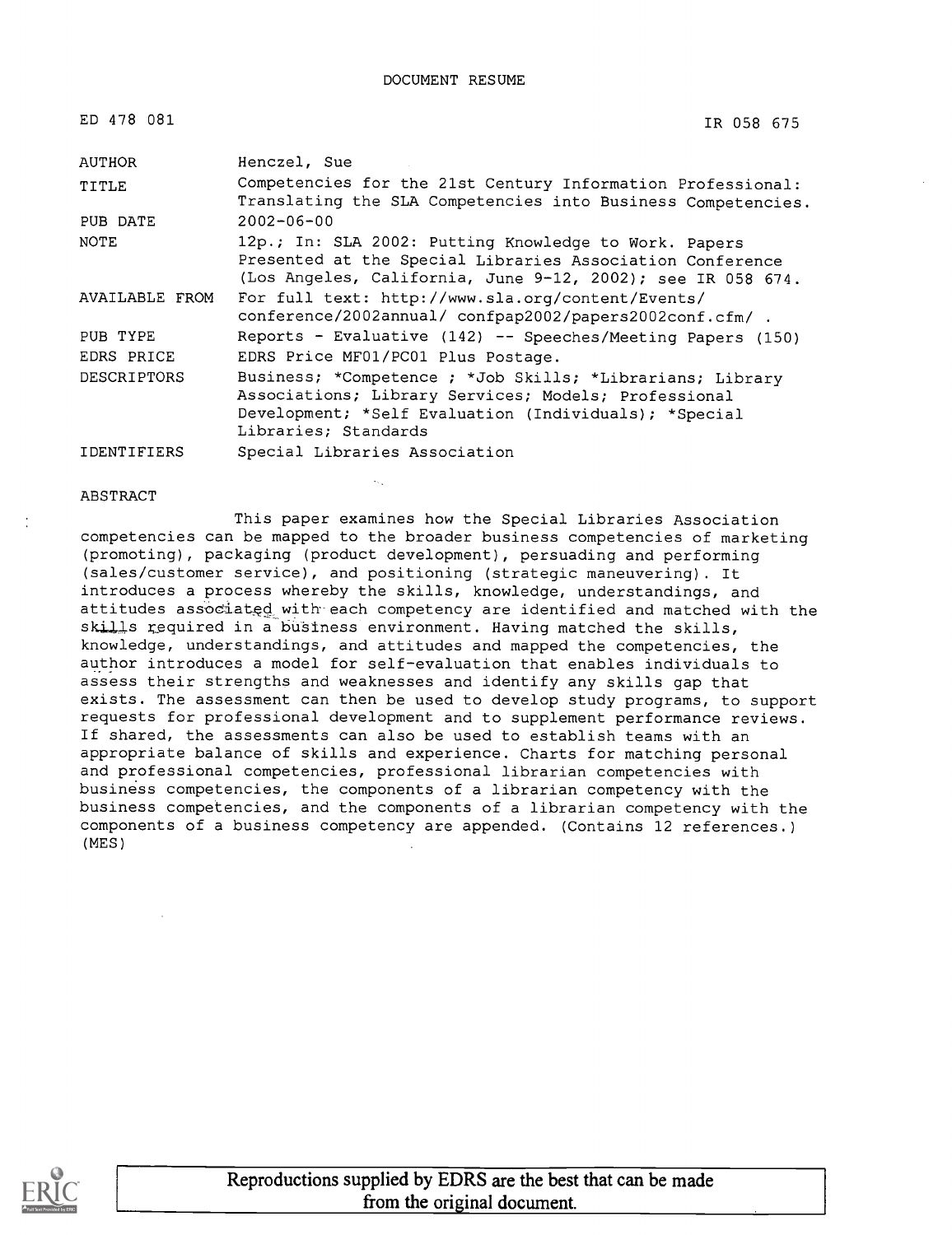## Competencies for the 21<sup>st</sup> Century Information Professional Translating the SLA Competencies into Business Competencies

## Sue Henczel CAVAL Collaborative Solutions

#### INTRODUCTION

What makes an information professional competent in the current global move towards establishing knowledge-based economies? SLA has defined a set of professional and personal competencies that encompass the diverse range of tasks expected of information professionals today. Those of us working in the field know all too well that many of those competencies extend way beyond what we learned in library school - we have become marketers, sellers, packagers, negotiators and politicians in our drive to provide the information and knowledge services needed by our clients and our organizations.

This paper examines how the SLA competencies can be mapped to the broader business competencies of marketing (promoting), packaging (product development), persuading and performing (sales/customer service) and positioning (strategic manoeuvring). It introduces a process whereby the skills, knowledge, understandings and attitudes associated with each competency are identified and matched with the skills required in a business environment.

Having matched the skills, knowledge, understandings and attitudes and mapped the competencies, the author introduces a model for self-evaluation that enables individuals to assess their strengths and weaknesses and identify any skills gap that exists. The assessment can then be used to develop study programs, to support requests for professional development and to supplement performance reviews. If shared, the assessments can also be used to establish teams with an appropriate balance of skills and experience.

#### THE SLA COMPETENCIES

'Competencies are a combination of skills, knowledge, and behaviours important for organizational success, personal performance and career development. Professional competencies relate to the special librarian's knowledge in the areas of information resources, information access, technology, management, and research, as well as the ability to use these areas of knowledge as a basis for providing library and information services. Personal competencies represent a set of skills, attitudes and values that enable librarians to work efficiently; be good communicators; focus on continuing learning throughout their careers; demonstrate the value-added nature of their contributions; and survive in the new world of work'. [Special Libraries Association, 1997 p.ix]

The 1990s have seen a global move towards competency-based education and assessment for library students in library schools. Competency-based assessment has extended into the

**BEST COPY AVAILABLE** 

|                                                                                                                                             | students in holdly schools. Competency-based assessment has exten                      |    |
|---------------------------------------------------------------------------------------------------------------------------------------------|----------------------------------------------------------------------------------------|----|
| U.S. DEPARTMENT OF EDUCATION<br>Office of Educational Research and Improvement<br>EDUCATIONAL RESOURCES INFORMATION<br><b>CENTER (ERIC)</b> | PERMISSION TO REPRODUCE AND<br>DISSEMINATE THIS MATERIAL HAS<br><b>BEEN GRANTED BY</b> |    |
| This document has been reproduced as<br>received from the person or organization<br>originating it.                                         | E. Williams                                                                            | 18 |
| □ Minor changes have been made to<br>improve reproduction quality.                                                                          |                                                                                        |    |
| Points of view or opinions stated in this<br>document do not necessarily represent<br>official OERI position or policy.                     | TO THE EDUCATIONAL RESOURCES<br>INFORMATION CENTER (ERIC)<br>1                         |    |

**EQIR058675**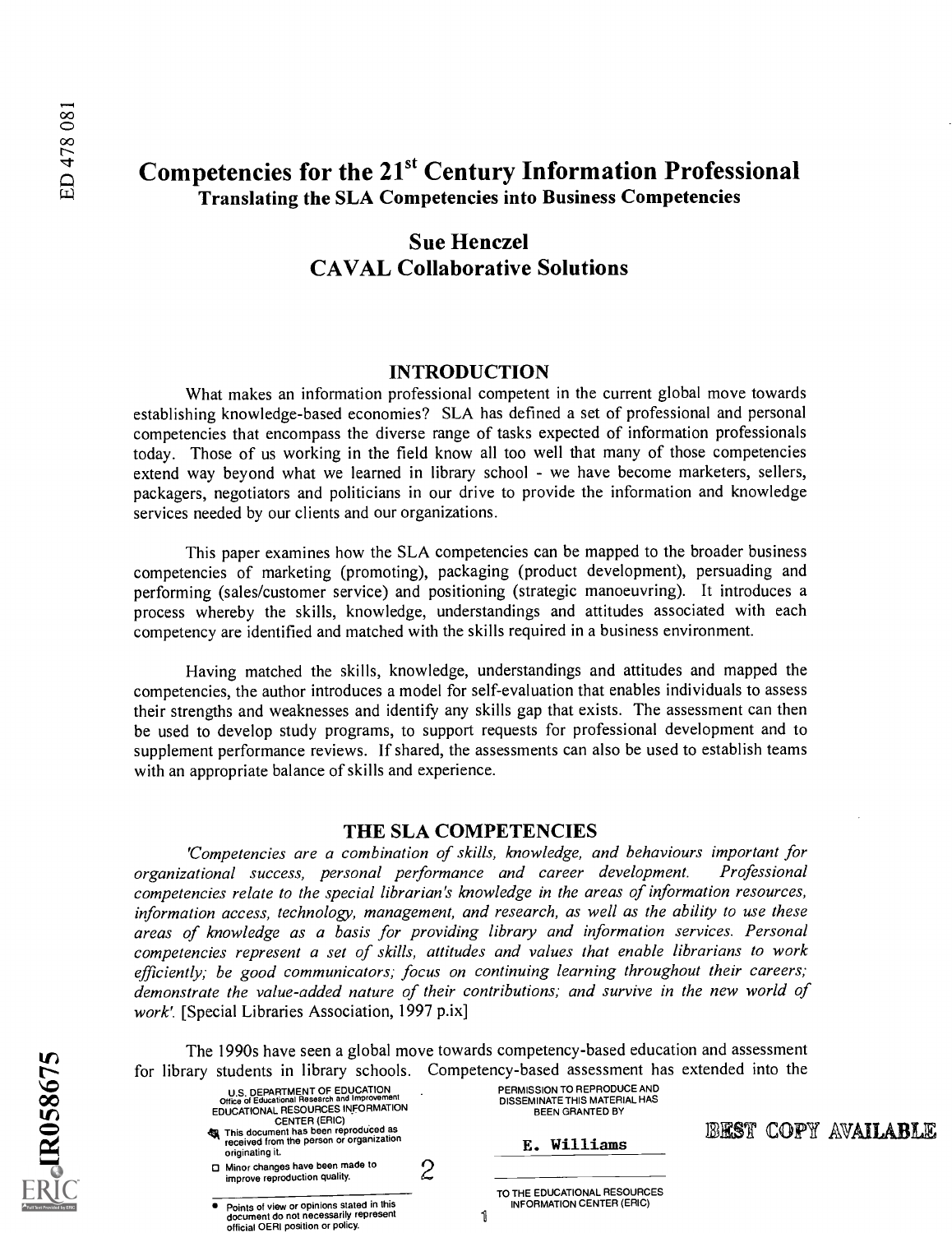workplace for many information professionals as it enables an organization to evaluate the capabilities and performance of its employees in a measurable and consistent manner that facilitates performance review, staff management and succession planning methodologies. This has resulted in an unprecedented demand for professional development programs both in the workplace and through professional associations. These programs enable individuals to increase their competency levels in areas where gaps have been identified, or where higher levels of competency need to be achieved for promotion, job enhancement or career development.

Since the publication of the SLA competencies in 1997 many other sets of competencies have been developed with the objective of providing the elements of measurability, comparability and consistency to the performance of workers in the library sector. A search on the WWW will find competencies for librarians serving children in public libraries, reference librarians, teacher-librarians, research librarians, law librarians, information searching and retrieval and library instruction to name just a few.

Despite this increasing emphasis on competency, very little work has been done on further evaluation of the skills, knowledge, attitudes and understanding that comprise each competency and how those components relate to an organization in a business sense. It seems very important in this time of focus on the 'bottom-line' and ROI (return on investment) by organizations that information professionals take the time to examine their competencies and to translate them into the language of the business sector. It is also important to understand how the competencies that an individual has can be used to position, package, promote, persuade and perform to demonstrate how they contribute to the objectives of their organization.

#### BUSINESS COMPETENCIES

To become an integral part of an organization the information professional must provide a significant contribution to the business from the perspective of the organization (management and the broader client base). For this contribution to be recognized and acknowledged you must:

- Speak a language that they understand  $\overline{\phantom{0}}$
- Know the business of the organization (ie. the wider industry)
- $-$  Know how the organization works
- Know where your services are needed and can add value
- Know which products and services are needed and how they should be delivered
- Know how to market and sell your products and services
- Know how to consistently deliver and exceed expectations

The professional and personal librarianship competencies can be aligned with the business environment by focusing on the five key issues of (1) Strategic Positioning, (2) Packaging, (3) Promoting, (4) Persuading, and (5) Performing.

#### Strategic Positioning

This requires a clear understanding of why you are doing your job, what your responsibility is to your organization, who comprises your client base and how you can help them do their jobs better -- from their perspective rather than yours. You must know:

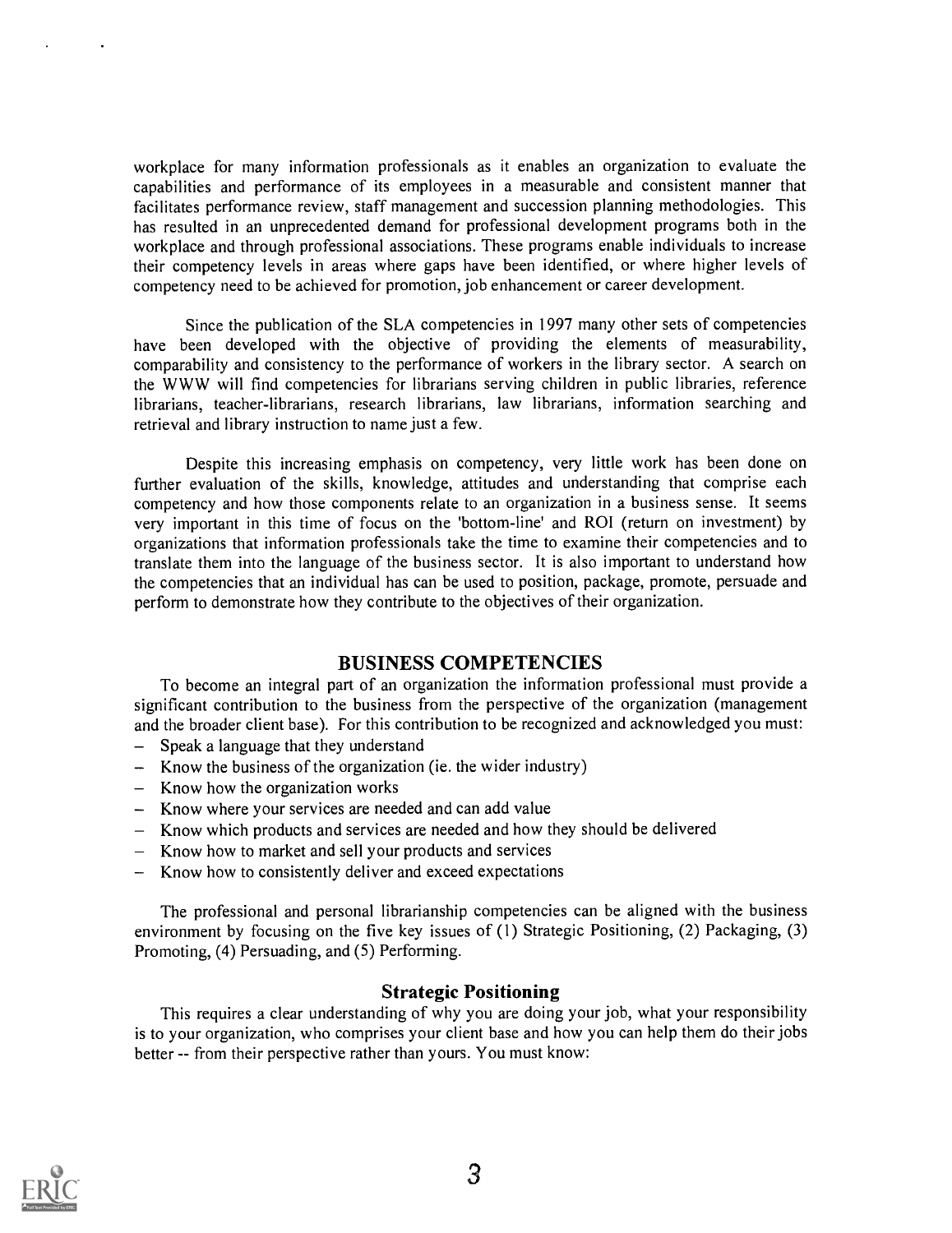- 1. Why your organization exists, how it works and what your roles and responsibilities are within the organizational context.
- 2. Who your clients are and what business solutions you provide for them -- how you can help them do their jobs better / faster / cheaper / more effectively.
- 3. Who/what your competitors are and what makes you and your services better -- what your 'uniqueness' is.

#### Packaging

How you package your information product and yourself as the deliverer of the product must be based on the needs of the client and his/her perception of his/her information needs. Create an identity for your products, services and self. Describe the problem/s that you have the solution/s for and then describe your solution/s. Develop a statement of why you are best qualified to provide the solution/s and communicate it in a variety of ways (face-to-face, print, electronic etc.).

#### Promoting

How you promote your products and services to remain in the forefront of the minds of existing clients and to attract new clients can depend on your ability to target, perform, communicate and network. There are six core promotional strategies-

1. Referral - build on the network of those you already know. Referrals come from satisfied clients and those who know you through your reputation and the message you communicate through your marketing.

2. Network - gain visibility and credibility. Networking is a powerful way to be seen, get known and build trust amongst those who might use your service or refer you to others who need what you have to offer.

3. Writing - gain credibility by communicating your expertise to your organization and industry sector. Writing articles is a powerful way to build credibility and visibility. Your aim is to educate your prospective clients about your ability to apply what you know to their situation.

4. Speaking - stand out as an expert on industry-specific information issues. Speaking engagements are a powerful way to gain immediate credibility and can attract clients immediately.

5. Direct approach - approach prospective clients directly.

6. Keep-in-touch - stay in touch with clients so they don't forget you when they need your services. (Middleton, 2000)

#### Persuading

Persuasion is the one-to-one part of the marketing process that is happening anytime you are communicating about your services. It is the process of discovering if there is a match between the prospective client needs and what you have to offer. It is a conversation to determine how you can help your prospects attain their goals.

#### Performing

Performance is in the eye of the beholder - understand your clients' expectations and then exceed them. To do this effectively client needs and expectations must be explicit rather than implicit.

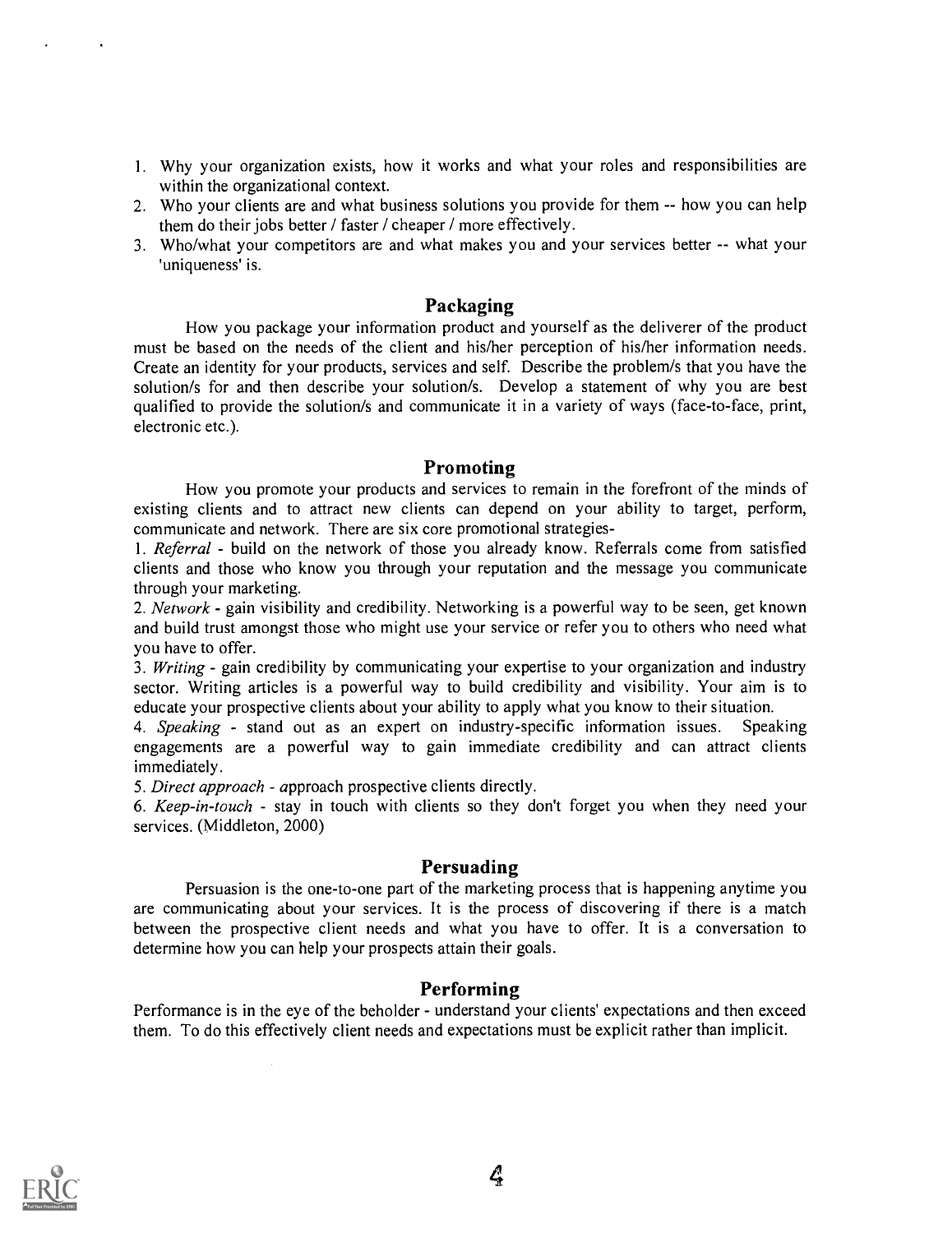#### ANALYSING THE COMPETENCIES

Each librarian and business competency consists of a mix of skills, knowledge, understanding, and attitudes. The significance of each of these components varies from competency to competency and according to how the competency is applied in a specific workplace. It is the sum of all of these components that determines an individual's level of competence and how appropriate that competency level is to an organization.

For example, when analysing professional competency #1 - Expert knowledge of the content of information resources, including the ability to critically evaluate and filter them, the knowledge required for competency includes: products and their content (including formatspecific characteristics), client needs and information use behaviours (preferred methods of access etc.), organizational objectives (to enable prioritisation) and the technical infrastructure available for information delivery.

The many skills associated with this competency include: information extraction (regardless of format), product evaluation, client needs evaluation, communication, and negotiation (with clients and vendors).

The understandings that must be present include: a diverse range of products can deliver similar information, client needs and information use behaviours rarely remain static (and personal preferences can often overrule organizational needs), comprehensive product evaluation can assist prioritization for delivery and budgetary purposes, and that price and delivery and access options are part of the evaluation process.

Attitudes that impact on this competency include: flexibility (to accept that there is often not a 'best' product), that quality is subjective and that our views should often not be forced onto the information users, that our evaluation and filtering can make a significant contribution to people's work, and that when dealing with vendors we are the customers and that when dealing with clients they are the customers.

By identifying the components of the competency we are able to better see the specific areas where we might need further training and/or development. We are also better able to map the components to the business competencies.

### MAPPING THE COMPETENCIES

Once the components of the professional and personal librarian competencies have been identified for a specific environment, they can then be mapped to the business competencies. By crossing the interconnecting cells the relationships between the two sets of competencies can be visually represented (Appendix II).

Identifying the components that comprise the business competencies and then identifying relationships between the components of the competencies (Appendix III) can further enhance this process.

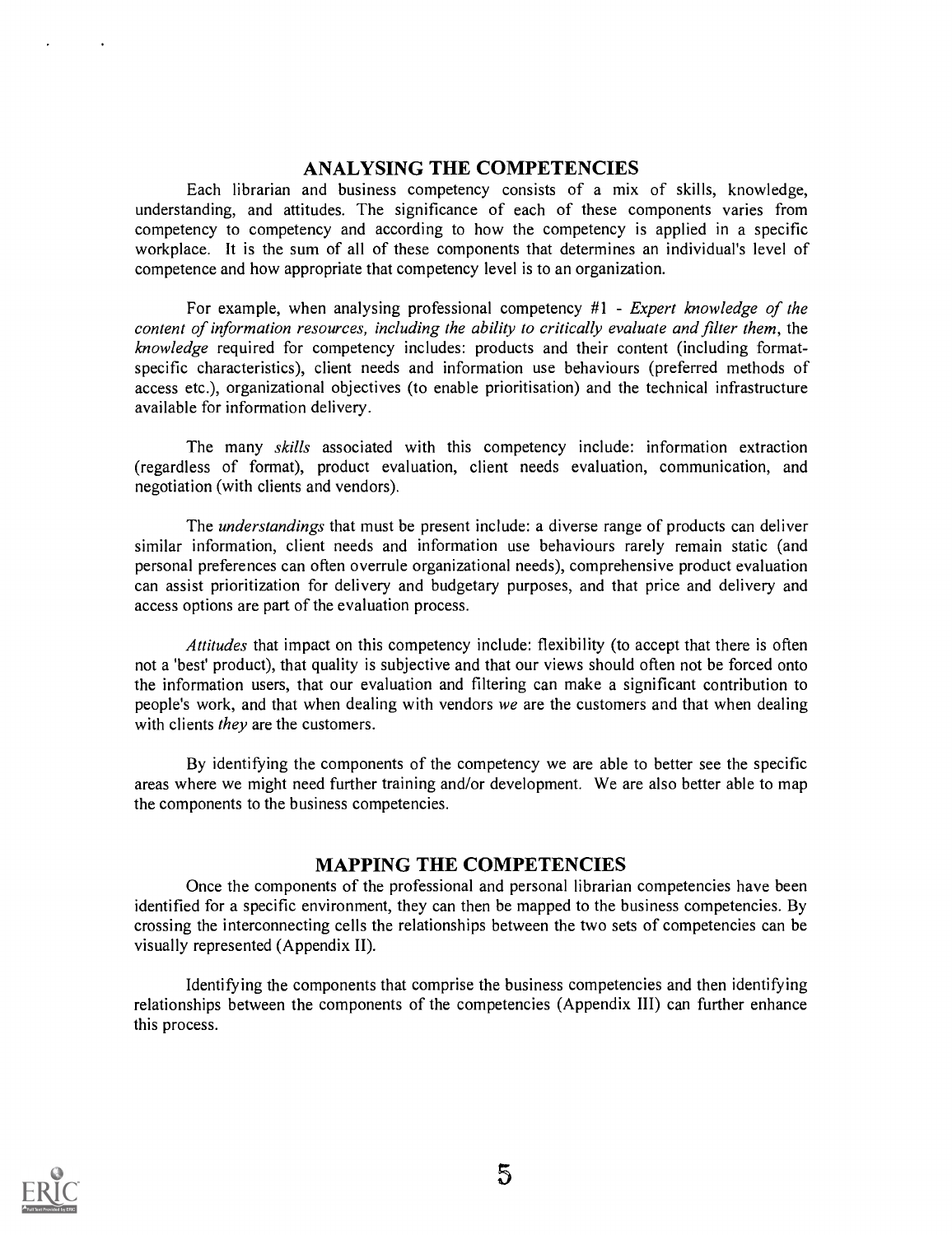As the relationships vary according to a specific role, a rating system can be used to identify the strength of a relationship. The resulting representation will show a hierarchy of relationships to facilitate the prioritisation of developmental activities.

#### MODEL FOR SELF-EVALUATION

Once the mapping process has been completed, an individual can then conduct a selfevaluation that facilitates the identification of strengths, weaknesses and gaps. The results of this analysis can then be used to feed into performance reviews and professional development proposals. Individuals are asked to rate their own levels of competency using the following scale of 1 to 5:

- 5 I excel at this it is one of my strengths.
- 4 My level of knowledge or ability is adequate, but I wish to excel.
- 3 My level of knowledge or ability is adequate in meeting this.
- 2 I recognize that I need to improve in this.
- 1 I have little or no training towards this, and need it.

The outcomes of the self-evaluation can then be matched against the competency relationships to identify how well an individual's competency level matches that required by an organization. The matching process can also be used to identify the areas where improvements are necessary and to develop a plan for action.

#### DEVELOPING AN ACTION PLAN

A formal action plan can be developed using the results of the mapping -and selfevaluation processes. The plan can be used to identify the actions needed to address shortfalls in both personal and professional competencies. The plan must include the name of the competency, how the competency will be acquired or improved, specific and measurable goals (based on skills, knowledge, understandings or attitudes to be acquired), details of what the process involves (training, mentoring, etc), what will be done by whom and how, how much it will cost and how long it will take.

#### AUSTRALIAN AND NEW ZEALAND COMPETENCY WORKSHOPS

Many information professionals in the Australian library sector are being forced to evaluate their levels of competency in relation to competencies developed by the business sector and to articulate them in the language of the business sector. To facilitate this process, the Dialog Corporation agreed in 2001 to sponsor the development and delivery of a series of workshops across Australia and New Zealand. The workshops began in Melbourne in September 2001 and are scheduled to run through 2002 in Sydney, Canberra, Brisbane, Auckland, Christchurch and Wellington. Although targeted at special librarians, participants have also included information professionals from academic libraries.

The outcomes of the workshops vary from individual to individual but some general findings have been:

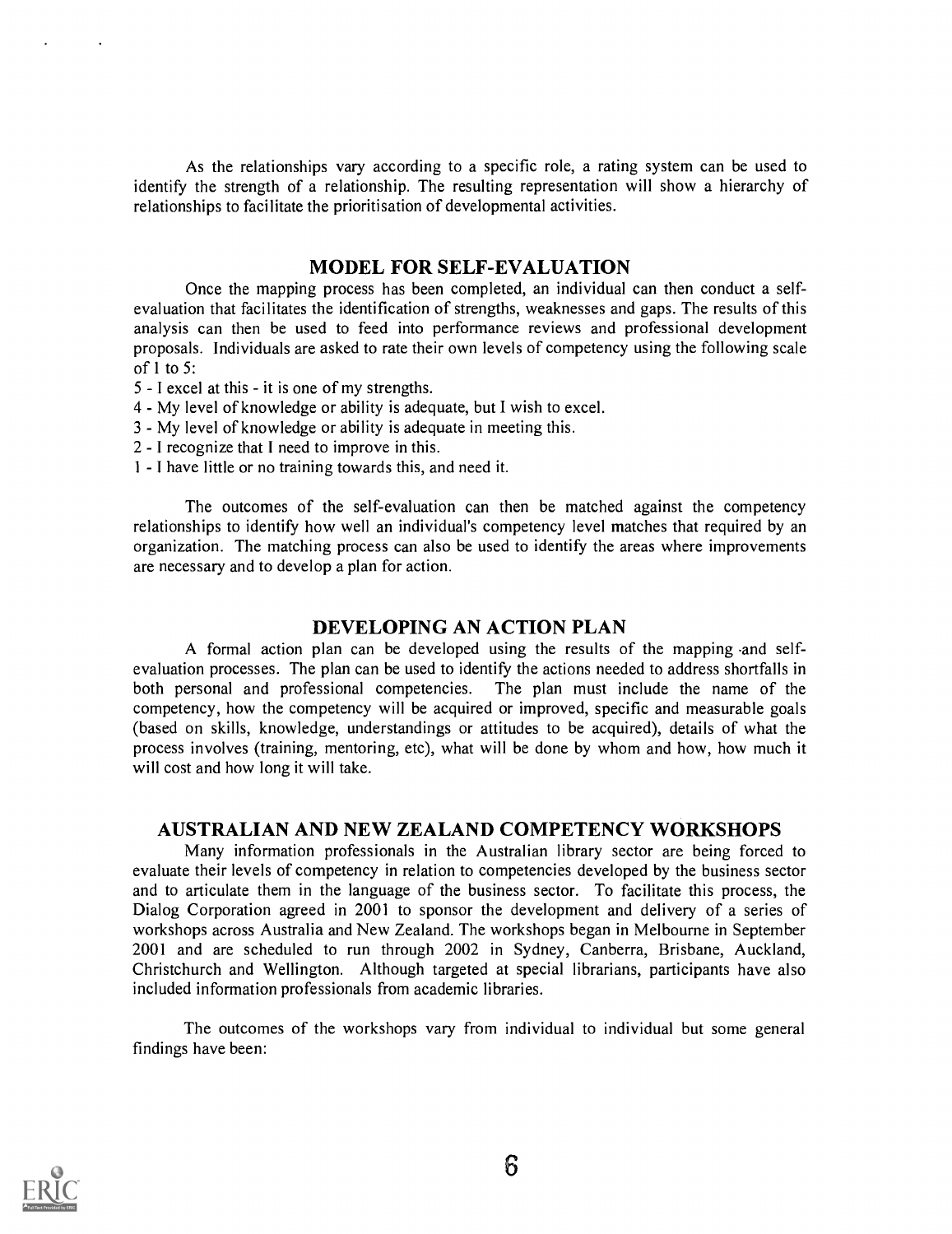- 1) all professional competencies have an underlying dependence on personal competencies
- 2) skills gap analysis (for training and development purposes) must be done at the component level rather than the competency level
- 3) there is a close correlation between the librarian competencies and the business competencies at the component level
- 4) the weighting of the components that comprise each competency can vary significantly according to the workplace and the role and responsibilities of the individual
- 5) adopting the 'language' of the business world can be a significant step towards strategically positioning an information service and raising the profile of an individual
- 6) once developed, the business competencies can form the basis for position descriptions, performance reviews, personal and professional development programs, training and study programs and team development

As insufficient time is available in the workplace to reflect on many of the issues related to competencies, the workshops provide individuals with the opportunity to step back from their day-to-day responsibilities and take time out to reflect on their positions and roles within their organizations. Most participants were grateful for the opportunity to develop a clearer focus and an action plan for their own future development.

#### **CONCLUSION**

For the contribution that special librarians make towards their organizations' success to be recognized and acknowledged it is necessary for the librarian to be regarded as an integral part of an organization. A move towards gaining such a strategic position can be made by approaching the packaging and delivery of information and the promotion of information and knowledge services and products in a way that uses the competencies of the business sector rather than those of librarians. This does not mean adopting new competencies by which to measure ourselves, but rather to map our librarian competencies to a set of accepted business competencies and to articulate how we measure our competency levels in the language of our organizations. This paper has used the SLA competencies, however the process described can be used with any of the sets of competencies that have been developed for specific library purposes or by specific library groups (see examples in the reference list). By describing our competencies in the language of our organizations and by taking responsibility for the development of our own levels of competency in such areas as strategic positioning, packaging, promoting, persuading and performing we are more likely to be accepted as a significant member of the organizational team and acknowledged as being an essential contributor to an organization's success.

#### REFERENCES

Competencies for California Librarians in the 21st Century www.cla-net.org/pubs/Competencies.html. [accessed 03/15/02]

Competencies for Librarians Serving Children in Public Libraries http://www.ala.org/alsc/competencies.html. [accessed 03/15/02]

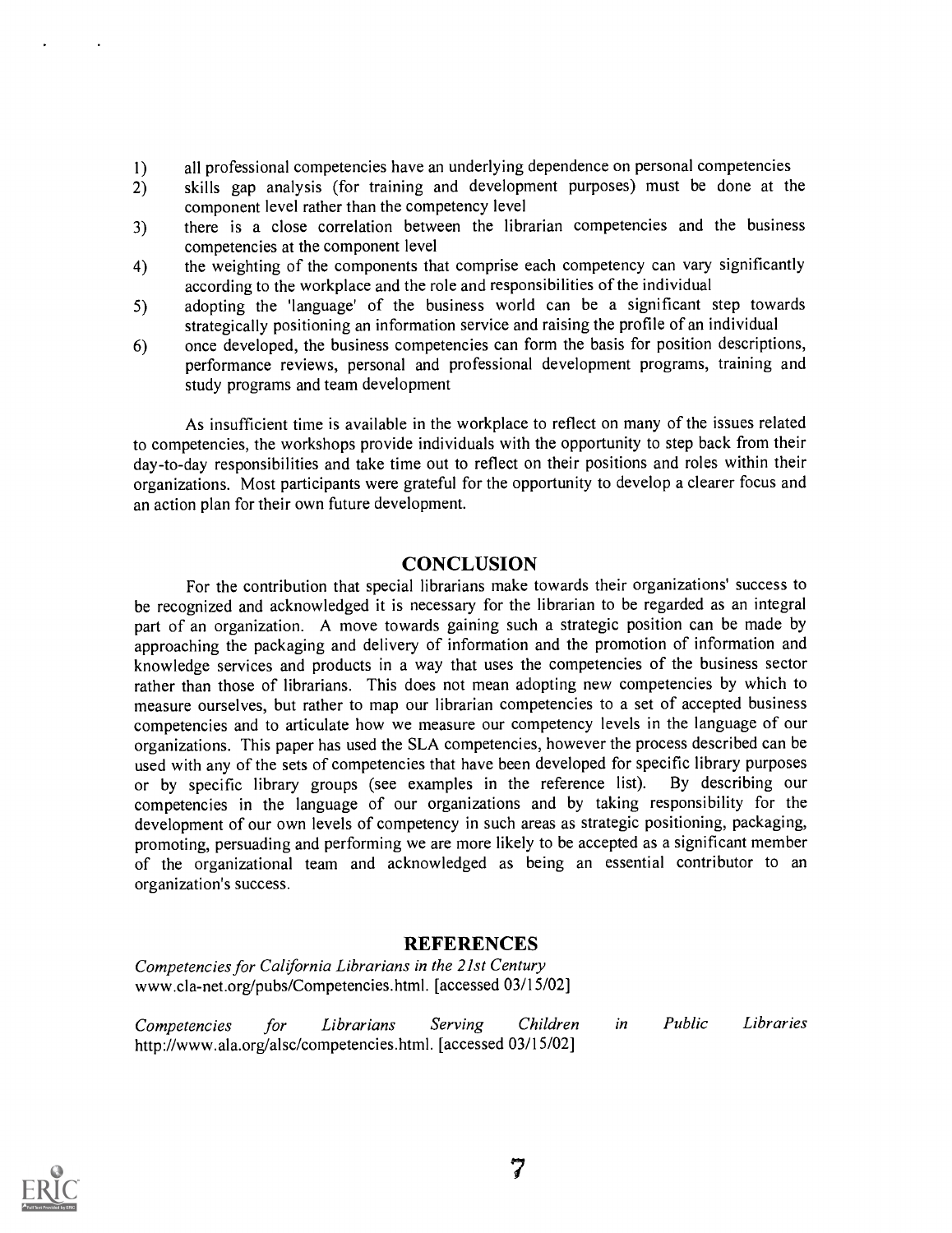Competencies for Research Librarians http://www.aserl.org/statements/competencies/competencies.htm. [accessed 03/15/02]

Competencies for Teacher-Librarians www.nstu.ns.ca/SA/TLANS/TLANS6.html. [accessed 03/15/02]

Competencies of Law Librarianship http://www.aallnet.org/prodev/competencies.asp. [accessed 03/15/02]

Core Competencies for Library Support Staff http://librarysupportstaff.com/4competency3.html. [accessed 03/15/02]

Essential Competencies for Library Managers http://www.nps.gov/training/npsonly/INF/t-libmgr.htm. [accessed 03/15/02]

Library Instruction Competencies http://www.hern.hawaii.edu/hern96/pt061/compten.htm. [accessed 03/15/02]

Middleton, Robert. Action Plan Marketing. http://www.actionplan.com.html. [Accessed 28/02/02]

NJLA Core Competencies for Librarians http://www.njla.org/statements/competencies.html. [accessed 03/15/02]

NJLA Technical Competencies for Librarians http://www.njla.org/statements/techcompetencies.html. [accessed 03/15/02]

Special Libraries Association. Competencies for the special librarians of the  $21<sup>st</sup>$  century. (Submitted to the SLA Board of Directors by the Special Committee on Competencies for Special Librarians, May 1996. http://www.sla.org/content/professional/meaning/competency.cfm [accessed 26/4/01]

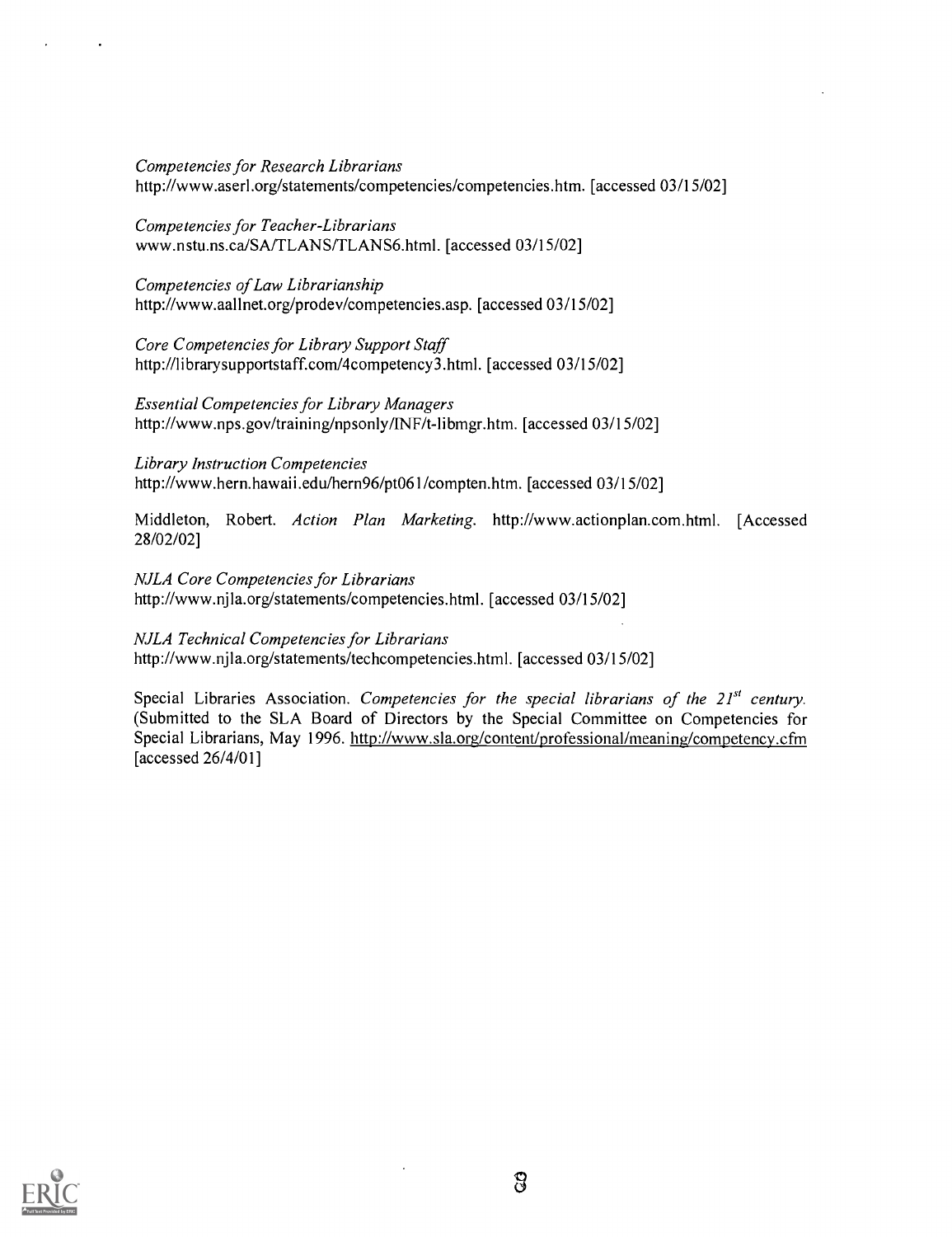# **APPENDIX I** MATCHING PERSONAL AND PROFESSIONAL COMPETENCIES

|                                                                                                                           | Competencies<br>Personal | Committed to service excellence | Seeks out new challenges and<br>secs new opportunities | Sees the big picture | Looks for partnerships and | Creates an environment of<br>mutual respect and trust | Communicates effectively | Works well with othersin a team | Provides leadership | Plans, prioritizes and focuses on<br>what is critical | learning and personal career<br>Is committed to lifelong | Has personal and business skills<br>and creates new opportunities | professional networking and<br>Recognizes the value of | Flexible and positive in a time<br>of continuing change |
|---------------------------------------------------------------------------------------------------------------------------|--------------------------|---------------------------------|--------------------------------------------------------|----------------------|----------------------------|-------------------------------------------------------|--------------------------|---------------------------------|---------------------|-------------------------------------------------------|----------------------------------------------------------|-------------------------------------------------------------------|--------------------------------------------------------|---------------------------------------------------------|
| Professional                                                                                                              |                          |                                 |                                                        |                      | alliances                  |                                                       |                          |                                 |                     |                                                       | alamas                                                   |                                                                   | solidantv                                              |                                                         |
| Competencies                                                                                                              |                          |                                 |                                                        |                      |                            |                                                       |                          |                                 |                     |                                                       |                                                          |                                                                   |                                                        |                                                         |
| Expert knowledge of the<br>content<br>of<br>including<br>resources,<br>ability to critically evaluate<br>and filter them. | information<br>the       |                                 |                                                        |                      |                            |                                                       |                          |                                 |                     |                                                       |                                                          |                                                                   |                                                        |                                                         |
| Specialised                                                                                                               | subject                  |                                 |                                                        |                      |                            |                                                       |                          |                                 |                     |                                                       |                                                          |                                                                   |                                                        |                                                         |
| knowledge appropriate to the<br>business of the organization<br>or client                                                 |                          |                                 |                                                        |                      |                            |                                                       |                          |                                 |                     |                                                       |                                                          |                                                                   |                                                        |                                                         |
| Develops<br>and                                                                                                           | manages                  |                                 |                                                        |                      |                            |                                                       |                          |                                 |                     |                                                       |                                                          |                                                                   |                                                        |                                                         |
| convenient, accessible and                                                                                                |                          |                                 |                                                        |                      |                            |                                                       |                          |                                 |                     |                                                       |                                                          |                                                                   |                                                        |                                                         |
| cost-effective                                                                                                            | information              |                                 |                                                        |                      |                            |                                                       |                          |                                 |                     |                                                       |                                                          |                                                                   |                                                        |                                                         |
| services that are aligned with                                                                                            |                          |                                 |                                                        |                      |                            |                                                       |                          |                                 |                     |                                                       |                                                          |                                                                   |                                                        |                                                         |
| the strategic directions of the<br>organization.                                                                          |                          |                                 |                                                        |                      |                            |                                                       |                          |                                 |                     |                                                       |                                                          |                                                                   |                                                        |                                                         |
| Provides excellent                                                                                                        |                          |                                 |                                                        |                      |                            |                                                       |                          |                                 |                     |                                                       |                                                          |                                                                   |                                                        |                                                         |
| instruction and support for                                                                                               |                          |                                 |                                                        |                      |                            |                                                       |                          |                                 |                     |                                                       |                                                          |                                                                   |                                                        |                                                         |
| library and information                                                                                                   |                          |                                 |                                                        |                      |                            |                                                       |                          |                                 |                     |                                                       |                                                          |                                                                   |                                                        |                                                         |
| users.                                                                                                                    |                          |                                 |                                                        |                      |                            |                                                       |                          |                                 |                     |                                                       |                                                          |                                                                   |                                                        |                                                         |
| Assesses information needs                                                                                                |                          |                                 |                                                        |                      |                            |                                                       |                          |                                 |                     |                                                       |                                                          |                                                                   |                                                        |                                                         |
| and designs and markets                                                                                                   |                          |                                 |                                                        |                      |                            |                                                       |                          |                                 |                     |                                                       |                                                          |                                                                   |                                                        |                                                         |
| value-added information<br>services and products to                                                                       |                          |                                 |                                                        |                      |                            |                                                       |                          |                                 |                     |                                                       |                                                          |                                                                   |                                                        |                                                         |
| meet identified needs.                                                                                                    |                          |                                 |                                                        |                      |                            |                                                       |                          |                                 |                     |                                                       |                                                          |                                                                   |                                                        |                                                         |
| Uses appropriate information                                                                                              |                          |                                 |                                                        |                      |                            |                                                       |                          |                                 |                     |                                                       |                                                          |                                                                   |                                                        |                                                         |
| technology to acquire,                                                                                                    |                          |                                 |                                                        |                      |                            |                                                       |                          |                                 |                     |                                                       |                                                          |                                                                   |                                                        |                                                         |
| organise and disseminate                                                                                                  |                          |                                 |                                                        |                      |                            |                                                       |                          |                                 |                     |                                                       |                                                          |                                                                   |                                                        |                                                         |
| information.                                                                                                              |                          |                                 |                                                        |                      |                            |                                                       |                          |                                 |                     |                                                       |                                                          |                                                                   |                                                        |                                                         |
| Uses appropriate business                                                                                                 |                          |                                 |                                                        |                      |                            |                                                       |                          |                                 |                     |                                                       |                                                          |                                                                   |                                                        |                                                         |
| and management approaches                                                                                                 |                          |                                 |                                                        |                      |                            |                                                       |                          |                                 |                     |                                                       |                                                          |                                                                   |                                                        |                                                         |
| to communicate the<br>importance of information                                                                           |                          |                                 |                                                        |                      |                            |                                                       |                          |                                 |                     |                                                       |                                                          |                                                                   |                                                        |                                                         |
| services to senior                                                                                                        |                          |                                 |                                                        |                      |                            |                                                       |                          |                                 |                     |                                                       |                                                          |                                                                   |                                                        |                                                         |
| management.                                                                                                               |                          |                                 |                                                        |                      |                            |                                                       |                          |                                 |                     |                                                       |                                                          |                                                                   |                                                        |                                                         |
| Develops specialised                                                                                                      |                          |                                 |                                                        |                      |                            |                                                       |                          |                                 |                     |                                                       |                                                          |                                                                   |                                                        |                                                         |
| information products for use                                                                                              |                          |                                 |                                                        |                      |                            |                                                       |                          |                                 |                     |                                                       |                                                          |                                                                   |                                                        |                                                         |
| inside or outside the                                                                                                     |                          |                                 |                                                        |                      |                            |                                                       |                          |                                 |                     |                                                       |                                                          |                                                                   |                                                        |                                                         |
| organization or by individual                                                                                             |                          |                                 |                                                        |                      |                            |                                                       |                          |                                 |                     |                                                       |                                                          |                                                                   |                                                        |                                                         |
| clients.<br>Evaluates the outcome of                                                                                      |                          |                                 |                                                        |                      |                            |                                                       |                          |                                 |                     |                                                       |                                                          |                                                                   |                                                        |                                                         |
| information use and                                                                                                       |                          |                                 |                                                        |                      |                            |                                                       |                          |                                 |                     |                                                       |                                                          |                                                                   |                                                        |                                                         |
| conducts research related to                                                                                              |                          |                                 |                                                        |                      |                            |                                                       |                          |                                 |                     |                                                       |                                                          |                                                                   |                                                        |                                                         |
| the solution of information                                                                                               |                          |                                 |                                                        |                      |                            |                                                       |                          |                                 |                     |                                                       |                                                          |                                                                   |                                                        |                                                         |
| management problems.                                                                                                      |                          |                                 |                                                        |                      |                            |                                                       |                          |                                 |                     |                                                       |                                                          |                                                                   |                                                        |                                                         |
| Continually improves                                                                                                      |                          |                                 |                                                        |                      |                            |                                                       |                          |                                 |                     |                                                       |                                                          |                                                                   |                                                        |                                                         |
| information services in                                                                                                   |                          |                                 |                                                        |                      |                            |                                                       |                          |                                 |                     |                                                       |                                                          |                                                                   |                                                        |                                                         |
| response to changing needs.<br>Is an effective member of                                                                  |                          |                                 |                                                        |                      |                            |                                                       |                          |                                 |                     |                                                       |                                                          |                                                                   |                                                        |                                                         |
| the senior management team                                                                                                |                          |                                 |                                                        |                      |                            |                                                       |                          |                                 |                     |                                                       |                                                          |                                                                   |                                                        |                                                         |
| and a consultant to the                                                                                                   |                          |                                 |                                                        |                      |                            |                                                       |                          |                                 |                     |                                                       |                                                          |                                                                   |                                                        |                                                         |
| organization on information                                                                                               |                          |                                 |                                                        |                      |                            |                                                       |                          |                                 |                     |                                                       |                                                          |                                                                   |                                                        |                                                         |
| issues.                                                                                                                   |                          |                                 |                                                        |                      |                            |                                                       |                          |                                 |                     |                                                       |                                                          |                                                                   |                                                        |                                                         |



BIEST COPY AVAILABLE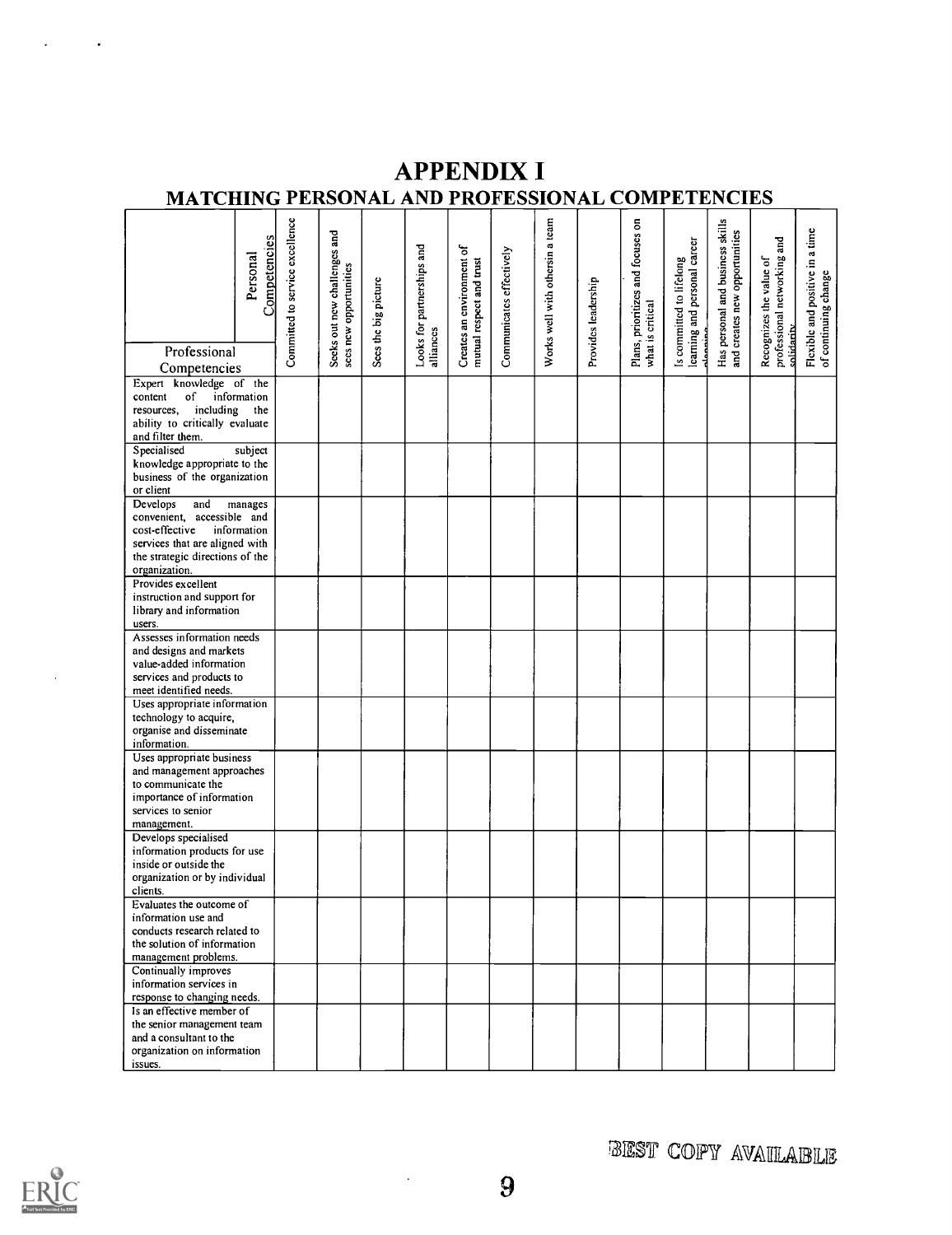# **APPENDIX II**

## MATCHING PROFESSIONAL LIBRARIAN COMPETENCIES WITH **BUSINESS COMPETENCIES**

| Professional Competencies                                                                                                                                  | Competencies<br><b>Business</b> | Strategic Positioning | Packaging | Promoting | Persuading | Performing |
|------------------------------------------------------------------------------------------------------------------------------------------------------------|---------------------------------|-----------------------|-----------|-----------|------------|------------|
| Expert knowledge of the content of information resources, including the ability to                                                                         |                                 |                       |           |           |            |            |
| critically evaluate and filter them.                                                                                                                       |                                 |                       |           |           |            |            |
| Specialised subject knowledge appropriate to the business of the organization or<br>client                                                                 |                                 |                       |           |           |            |            |
| Develops and manages convenient, accessible and cost-effective information<br>services that are aligned with the strategic directions of the organization. |                                 |                       |           |           |            |            |
| Provides excellent instruction and support for library and information users.                                                                              |                                 |                       |           |           |            |            |
| Assesses information needs and designs and markets value-added information<br>services and products to meet identified needs.                              |                                 |                       |           |           |            |            |
| Uses appropriate information technology to acquire, organize and disseminate<br>information.                                                               |                                 |                       |           |           |            |            |
| Uses appropriate business and management approaches to communicate the<br>importance of information services to senior management.                         |                                 |                       |           |           |            |            |
| Develops specialised information products for use inside or outside the organization<br>or by individual clients.                                          |                                 |                       |           |           |            |            |
| Evaluates the outcome of information use and conducts research related to the<br>solution of information management problems.                              |                                 |                       |           |           |            |            |
| Continually improves information services in response to changing needs.                                                                                   |                                 |                       |           |           |            |            |
| Is an effective member of the senior management team and a consultant to the<br>organization on information issues.                                        |                                 |                       |           |           |            |            |

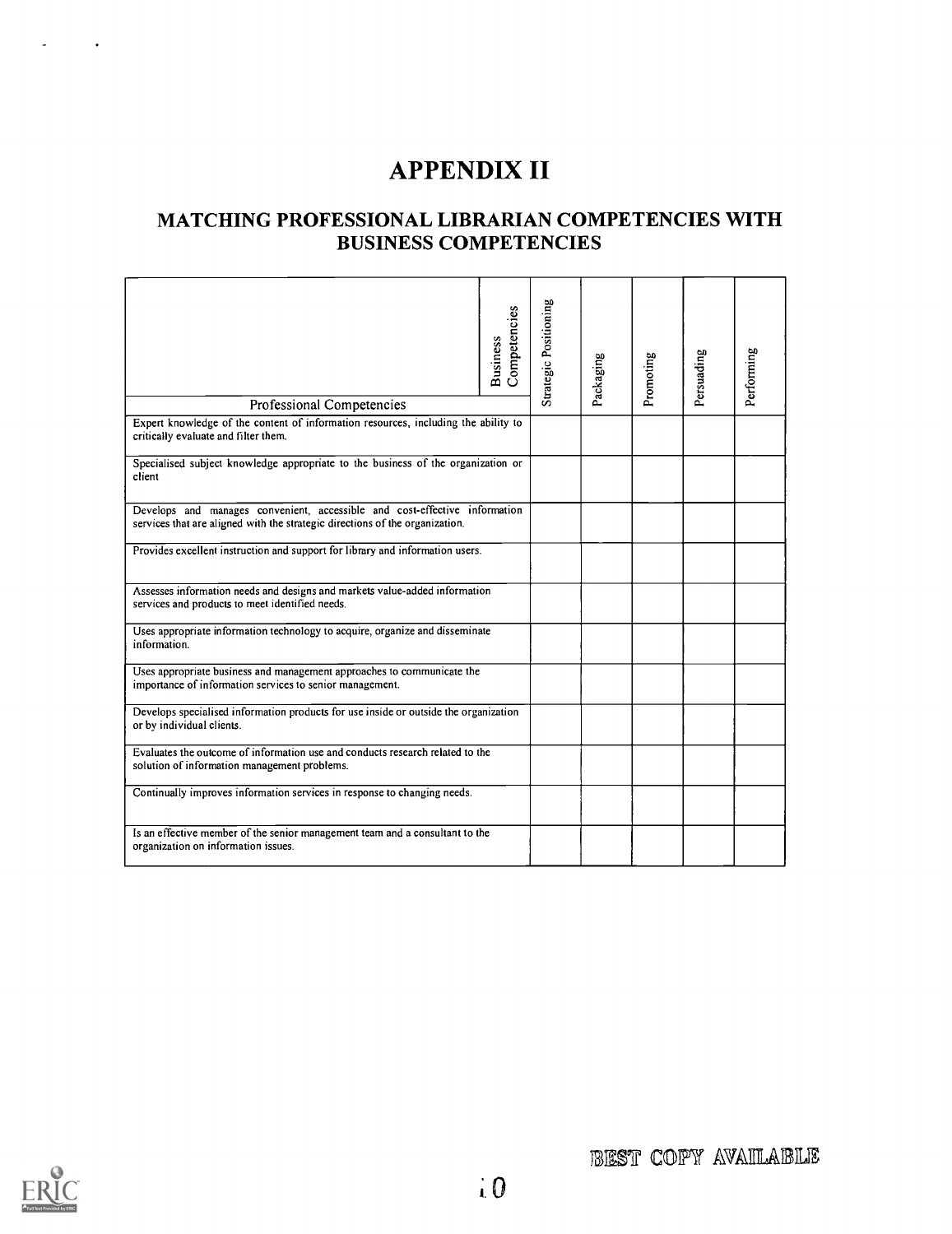# APPENDIX III

## MATCHING THE COMPONENTS OF A LIBRARIAN COMPETENCY WITH THE BUSINESS COMPETENCIES

| #1             | Expert knowledge of the content of information resources,<br>including the ability to critically evaluate and filter them | Positioning | Packaging | Promoting | Persuading | Performing |
|----------------|---------------------------------------------------------------------------------------------------------------------------|-------------|-----------|-----------|------------|------------|
|                | -products and their content                                                                                               |             |           |           |            |            |
|                | -client needs and information use behaviours                                                                              |             |           |           |            |            |
| Knowledge      | -organizational objectives                                                                                                |             |           |           |            |            |
|                | -technical infrastructure                                                                                                 |             |           |           |            |            |
|                | -negotiation (with clients and vendors)                                                                                   |             |           |           |            |            |
|                | -information extraction                                                                                                   |             |           |           |            |            |
|                | -product evaluation                                                                                                       |             |           |           |            |            |
|                | -client needs evaluation                                                                                                  |             |           |           |            |            |
| <b>Skills</b>  | -communication                                                                                                            |             |           |           |            |            |
|                | -a diverse range of products can deliver similar<br>information                                                           |             |           |           |            |            |
|                | -client needs and information use behaviours rarely<br>remain static                                                      |             |           |           |            |            |
| Understandings | -product evaluation can assist prioritization for delivery<br>and budgetary purposes                                      |             |           |           |            |            |
|                | -price and delivery and access options are part of the<br>evaluation process                                              |             |           |           |            |            |
|                | -flexibility                                                                                                              |             |           |           |            |            |
|                | -quality is subjective and that our views should often<br>not be forced onto the information users                        |             |           |           |            |            |
| Attitudes      | -our evaluation and filtering can make a significant<br>contribution to people's work                                     |             |           |           |            |            |
|                | -when dealing with vendors we are the customers and<br>that when dealing with clients they are the customers              |             |           |           |            |            |



**REST COPY AVAILABLE**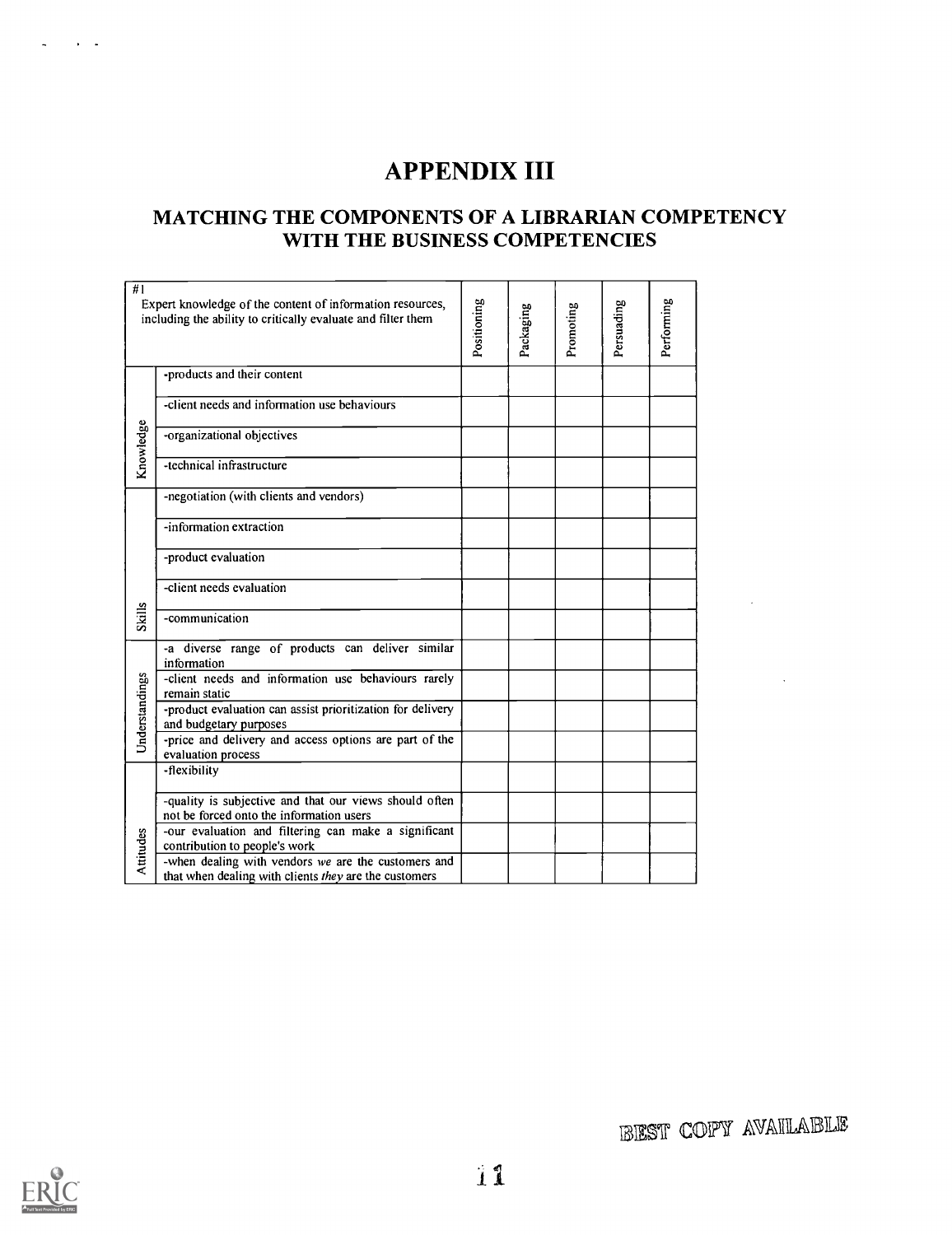## **APPENDIX IV**

### MATCHING THE COMPONENTS OF A LIBRARIAN COMPETENCY WITH THE COMPONENTS OF A BUSINESS COMPETENCY

| #1<br>Expert knowledge of the content of                                               |                                                                                                                         |                | Positioning |           |               |               |             |           |  |  |  |  |
|----------------------------------------------------------------------------------------|-------------------------------------------------------------------------------------------------------------------------|----------------|-------------|-----------|---------------|---------------|-------------|-----------|--|--|--|--|
|                                                                                        |                                                                                                                         |                |             | Knowledge | <b>Skills</b> |               |             |           |  |  |  |  |
| information resources, including the ability<br>to critically evaluate and filter them |                                                                                                                         | Organizational | Client      | ndustry   | Technological | Communication | Negotiation | Political |  |  |  |  |
|                                                                                        | -products and their content                                                                                             |                |             |           |               |               |             |           |  |  |  |  |
|                                                                                        | -client needs<br>and<br>information<br>use<br>behaviours                                                                |                |             |           |               |               |             |           |  |  |  |  |
| Knowledge                                                                              | -organizational objectives                                                                                              |                |             |           |               |               |             |           |  |  |  |  |
|                                                                                        | -technical infrastructure                                                                                               |                |             |           |               |               |             |           |  |  |  |  |
|                                                                                        | -negotiation (with clients and vendors)                                                                                 |                |             |           |               |               |             |           |  |  |  |  |
|                                                                                        | -information extraction                                                                                                 |                |             |           |               |               |             |           |  |  |  |  |
|                                                                                        | -product evaluation                                                                                                     |                |             |           |               |               |             |           |  |  |  |  |
|                                                                                        | -client needs evaluation                                                                                                |                |             |           |               |               |             |           |  |  |  |  |
| <b>Skills</b>                                                                          | -communication                                                                                                          |                |             |           |               |               |             |           |  |  |  |  |
|                                                                                        | similar<br>-many<br>products<br>deliver<br>information                                                                  |                |             |           |               |               |             |           |  |  |  |  |
|                                                                                        | -client<br>needs<br>information<br>and<br>use<br>behaviours rarely remain static                                        |                |             |           |               |               |             |           |  |  |  |  |
| Understandings                                                                         | -product<br>evaluation<br>facilitate<br>can<br>prioritization for delivery and budgetary<br>purposes                    |                |             |           |               |               |             |           |  |  |  |  |
|                                                                                        | -price and delivery and access options are<br>part of the evaluation process                                            |                |             |           |               |               |             |           |  |  |  |  |
|                                                                                        | -flexibility                                                                                                            |                |             |           |               |               |             |           |  |  |  |  |
|                                                                                        | -quality is subjective our views should<br>often not be forced onto the information<br>users                            |                |             |           |               |               |             |           |  |  |  |  |
|                                                                                        | -our evaluation and filtering can make a<br>significant contribution to people's work<br>and the organization's success |                |             |           |               |               |             |           |  |  |  |  |
| Attitudes                                                                              | -when dealing with vendors we are the<br>customers and that when dealing with<br>clients they are the customers         |                |             |           |               |               |             |           |  |  |  |  |